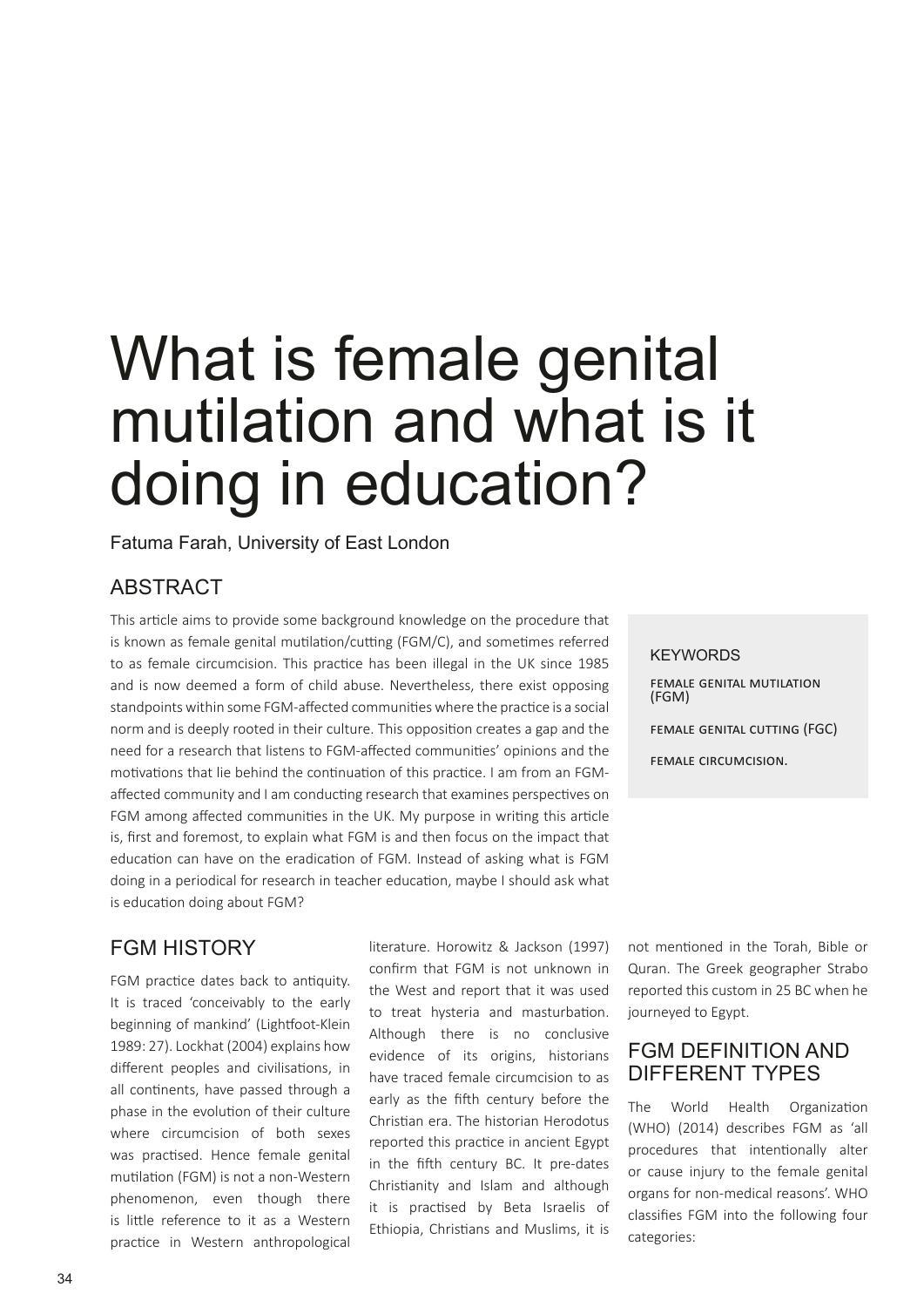# RESEARCH in TEACHER EDUCATION

**Type 1.** Clitoridectomy is partial or total removal of the clitoris and/or the hood/prepuce. In some Muslim communities this type is also called Sunna. I will explain what Sunna means under the section on why FGM is practised.

**Type 2.** Excision is partial or total removal of the clitoris and the labia minora, with or without excision of the labia majora.

**Type 3.** Infibulation is cutting of the labia minora and labia majora with the clitoris and narrowing of the vaginal orifice with creation of a covering seal. This type is known in some countries that practise it as Pharaonic type.

**Type 4** is all other harmful procedures to the female genitalia for non-medical purposes: for example, pricking, piercing, incising, scraping and cauterisation.

There are further classifications given to types 1 and 2 of FGM and the typologies are as follows. I am clarifying these subdivisions to elucidate a later section that describes medicalisation of FGM.

Type 1a. Removal of the clitoral hood or prepuce only.

Type 1b. Removal of the clitoris with the prepuce.

Type 2a. Removal of the labia minora only.

Type 2b. Partial or total removal of the clitoris and the labia minora.

Type 2c. Partial or total removal of the clitoris, the labia minora and majora.

## FGM TERMINOLOGY

The term FGM was first used by Hayes (1975) in her article for the American Anthropological Association. However, it was popularised in a report by the American feminist Fran Hosken (Rafti 1979). The different terminologies used to describe this practice are important: for example, the UK government originally used the term female circumcision, in the 1985 Prohibition of Female Circumcision

Act. Then in 2003 this legislation was updated to the FGM Act.

Hosken is widely considered to be responsible for initiating contemporary feminist engagement with FGM. Her goal was to inspire opposition to FGM and support for eradication efforts (Wade 2009). However, Rafti (1979) argues that the ideological framework informing Hosken's report on genital/sexual mutilation of females is an extremely (ethnocentric) feminist one. Although what Hosken has done against FGM is admirable, Rafti (1979) makes a major criticism of her report: that Hosken lacks understanding not only of the concept of culture, but also of relativism. Wade (2009) cites anthropologists who offered empirical evidence that FGCs were culturally meaningful, even in some cases 'lov(ing) in context'. FGM is both normal and natural to people from countries that practise it and it is embedded and enmeshed in the fabric of their culture and identity. Communities from these countries have been coming to the UK and bringing their practice with them. In these communities FGM is known by other names which translate to either circumcision, purification or cutting ritual and never as mutilation. Although many will argue that the term FGM is a more fitting description of the practice, it is surrounded by controversy and rejected by some women who do not see their bodies/genitals as mutilated.

#### WHERE FGM IS PRACTISED

FGM has been reported to be practised in 29 African countries and in some parts of the Middle East and Asia. However, because global awareness around FGM has grown over the past decade, it is now reported in some parts of the world where it had not been known to be present or widely practised. According to the charity Stop FGM Middle East (2016), FGM is practised more widely than reported in the Middle East and central and Southeast Asia. It is reported not only in Indonesia and Malaysia but also in Singapore, Brunei, Thailand, the Maldives and Pakistan. Several activists from the 'Dawoodi Bohra" community in India have spoken up against FGM. UNFPA (2016) reports FGM is practised by 'Emberá' communities in Colombia. Emberá are the only group in Latin America currently known to practise FGM, but they are also reported to be living in 'areas of Ecuador and Panama'. There are recent accounts that FGM is common in remote villages of Russia's Republic of Dagestan.

## WHY FGM IS PRACTISED

The roots of FGM are complex and several reasons are given for its practice. In some parts of the world, FGM is seen as aesthetic and hygienic and some people believe the myth that it can prevent odour caused by the accumulation of secretions on vaginal lips. Religion, culture and tradition are the most cited reasons for FGM's continuation. Gender and sexuality are other reasons mentioned for practising FGM. FGM is performed in different countries and cultures for different reasons because the communities that practise it are not homogeneous. Some rationales include: assurance of a girl or woman's social status, chastity or marriageability; ritual marking of a transition to womanhood; and maintenance of family honour and respect. However, the main reason that FGM continues to be practised is to control a woman's sexuality. This is claimed by some Western feminists, although other feminist critics such as Germaine Greer (2007) disagree with this explanation. According to Greer, FGM is done by women to women and men are not consulted. Likewise, Njambi (2004) in her anti-FGM discourse refuses to refer to this 'diverse and heterogeneous practice as FGM and as harmful to female bodies and sexuality'. Nevertheless, UNICEF (2013) has 'a large body of literature that documents the adverse health consequences of FGM/C [female genital mutilation/cutting] over both the short and long term'. FGM practice is believed to be extremely painful and has serious health consequences, both at the time it is performed and later in life.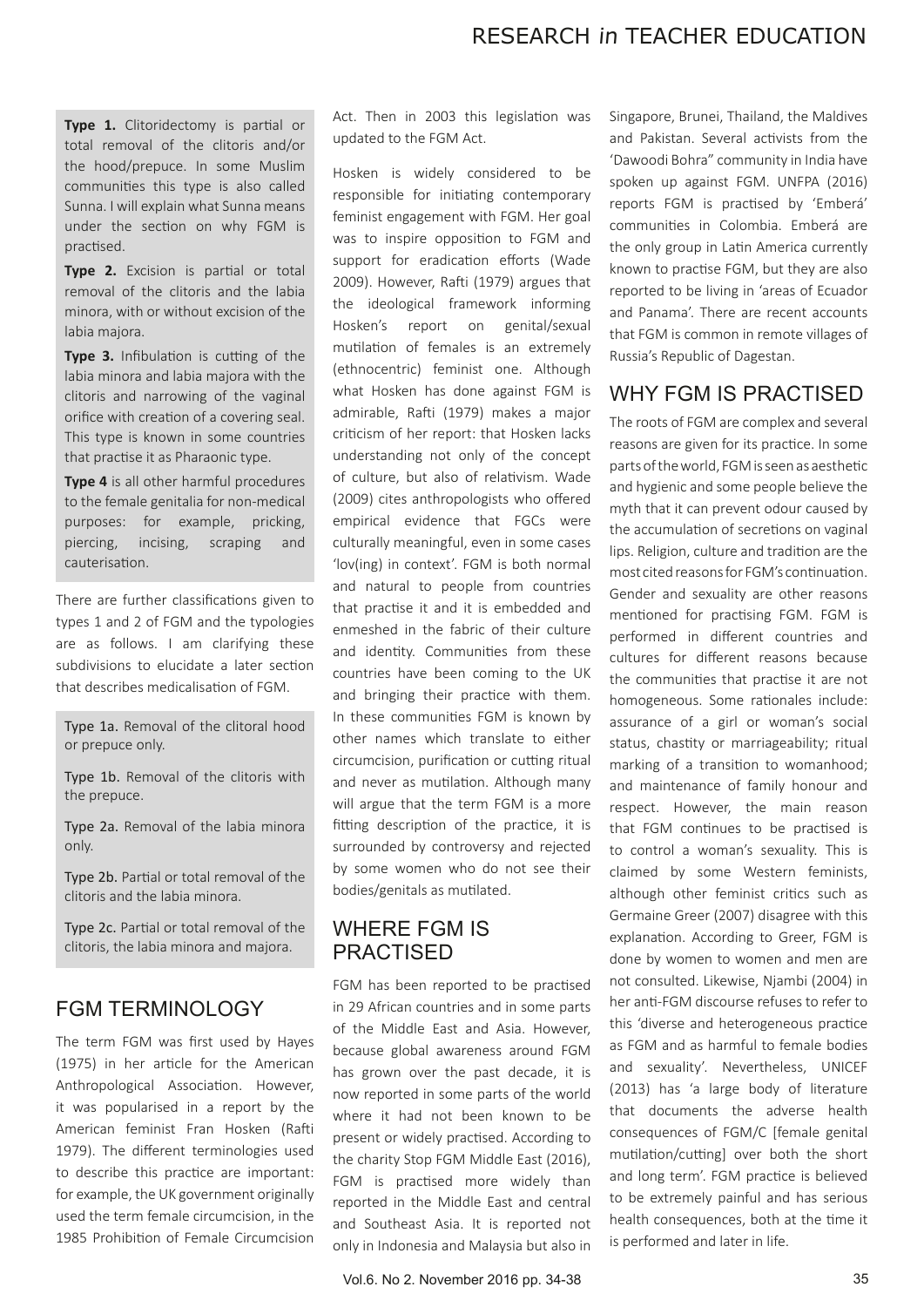As I mentioned earlier under 'FGM definition and different types', type 1 is sometimes referred to as Sunna in some Muslim communities. Sunna is the traditional part of Islamic law. It is based on the Prophet Mohamed's words or acts and accepted together with the Quran as authoritative and followed by Muslims. However, FGM is not ascribed in Islam, and its legitimisation under Islamic law has brought the religion into disrepute. The truth is that no form of FGM is performed in most Muslim countries.

## AT WHAT AGE FGM IS PRACTISED AND ITS PREVALENCE

FGM is carried out at different ages in different cultures. In some countries it is done when the girl is newborn or a child, and in other countries when the girl is adolescent. In some cultures, FGM is performed just before marriage or during the first pregnancy. However, the majority of FGM cases take place between the ages of five and eight.

NSPCC (2016a) gives an estimated figure of 137,000 women and girls in England and Wales who could be living with the consequences of FGM. Worldwide, UNICEF gives the figure of women and girls alive today who have undergone FGM/C as 200 million.

## FGM LEGISLATION

In this section I will describe why the UK government took action and banned FGM and how the law has been used to combat it.

In the UK, FGM became a public concern in the 1980s when a child from Mali died after going through the procedure. In 1985 the Prohibition of Female Circumcision Act made this practice illegal in the UK. Anyone found guilty of cutting or aiding and abetting a girl/ woman to cut her genitals could face five years' imprisonment. FGM-practising communities in the UK started taking their daughters to have it done abroad to avoid persecution. In 2003 the Prohibition of FGM Act made the practice illegal on any UK permanent resident anywhere in the world. Then Section 70 of the Serious Crime Act 2015 was used to extend the ban to all UK residents, omitting permanent from 'permanent resident', to protect girls/women from FGM. Furthermore, Section 73 of the Act, approved on 3 March 2015, inserted a new section into the FGM Act 2003 to make provision for a new civil law called the FGM Protection Order. This order can be applied in England, Wales and Northern Ireland and offers a means of protection to girls/women who are victims, or may be at risk, of FGM. The Home Office has since introduced yet further legislation to enforce the duty to protect girls from FGM: Mandatory Reporting, passed on 31 October 2015, requires health and social care professionals and teachers to report known cases of FGM in under-18-yearolds to the police (NSPCC 2016b).

FGM is seen as violence against women and girls, and the UK government has passed several laws against it both here and abroad using human rights grounds. Hayes (1975) writes that in the Sudan 'the British first suggested that the custom be outlawed in 1920, but they were advised by leading Sudanese to take no strong action against it'. Resistance to Western intervention in a culture that has been there for centuries is another motive for FGM to continue.

Although the Population Council (2006) reports that '27 out of the 29 countries where FGM/C is concentrated have laws or decrees banning it', MP Christine MacCafferty argued that 'legislations alone will not eradicate FGM" (Momoh 2005). Plan UK (2016) explains that even in countries where FGM is banned, girls can be equally at risk, as the practice is often hidden. In addition, laws are often not effectively enforced and prosecutions are rarely sought. Jane Ellison, the public health minister, in an interview with the Evening Standard (2013), said that 'FGM is child abuse but because of cultural sensitivity we've failed to protect

vulnerable young girls.' FGM practice has been a criminal offence in the UK since 1985, yet there has been not a single successful conviction. In September 2016, Home Secretary Amber Rudd said in her speech to the Conservative Party Conference that her government should be the one to see the first successful prosecution of FGM (Thomson Reuters Foundation 2016). Jane Ellison, argued that other ways of tackling the problem lay beyond the remit of the Health Department. She emphasised that responsibility for the issue lay with Michael Gove's Education Department (Evening Standard 2013).

It seems all fingers are pointing to education as being the best means to bring an end to FGM. However, before I go into combating FGM with education, I would like to illustrate a controversial approach that was suggested by some advocate Western doctors, who thought offering minor forms of FGM can end it.

#### FGM MEDICALISATION

When The Economist (2016) suggested that attempts to eradicate FGM for the last 30 years had not worked and it was time to try a new approach, it angered anti-FGM campaigners. This was because it aired the views of various Western doctors who advocated offering minor forms of genital cutting to daughters of immigrant families in the hope that it would stop the worst forms of FGM that cause long-lasting effects. The Economist was constructing its arguments on the different forms of FGM, and called type 3 (infibulation) a barbaric practice while referring to other versions as less harmful. It accepted that the United Nations-led campaign to end all forms of FGM had had some success. It agreed that between 1985 and 2015, FGM practice had fallen from 51% to 37% in the countries where it is most common. It was a controversial article because it admitted that there had been a drop in FGM practice with a blanket ban, yet still suggested a symbolic nick from a trained health worker was better than girls being cut by unskilled circumcisers. I